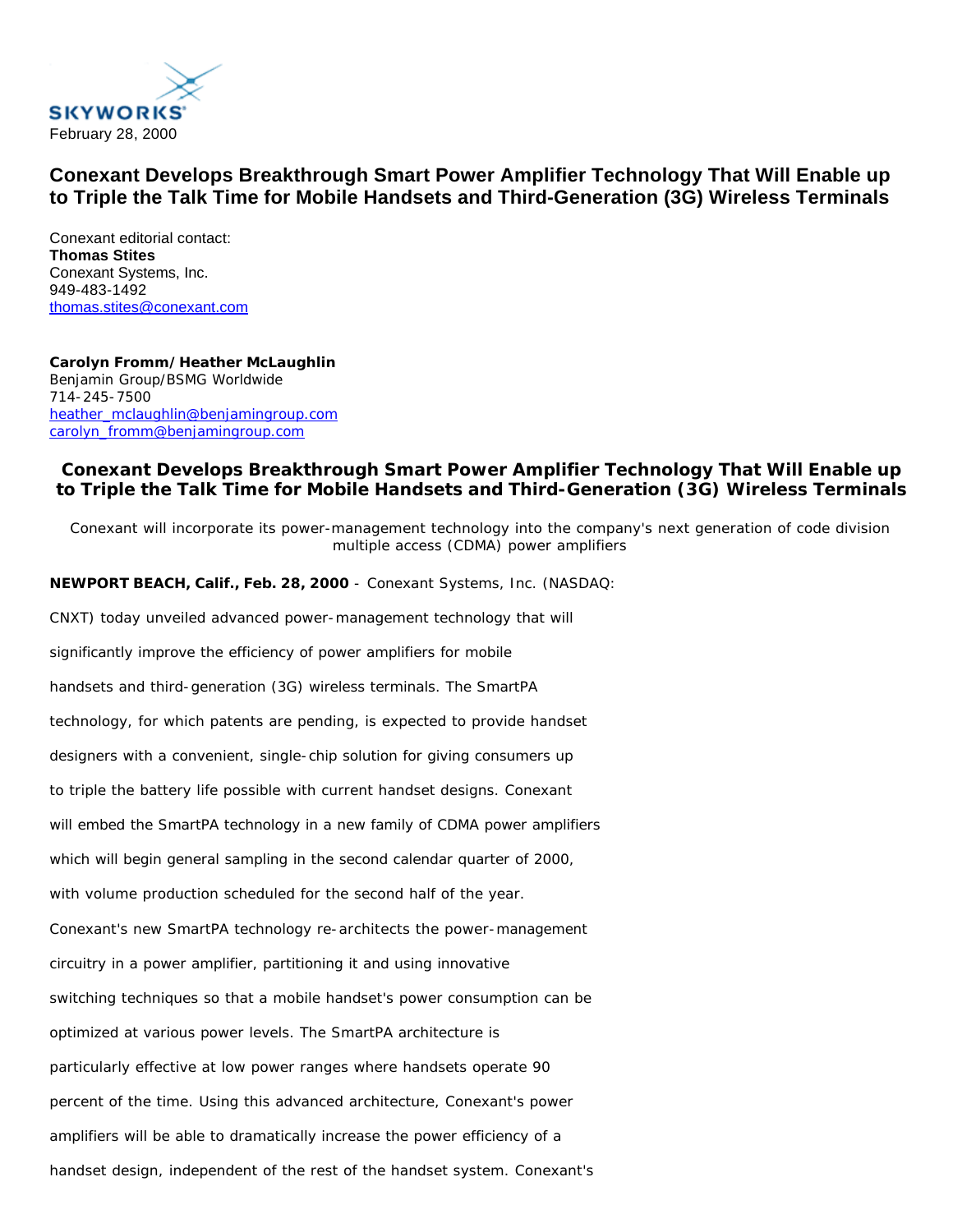power amplifiers will also be compatible with the current generation of baseband devices, giving designers maximum flexibility for developing a wide variety of handset designs.

"As a leading pioneer in CDMA power amplifiers, Conexant has spent years analyzing power efficiency issues that we believe represent the single most important challenge for mobile handset designers," said Moiz Beguwala, senior vice president and general manager for Conexant's Wireless Communications Division. "SmartPA technology offers a universal solution to the problem, and gives designers an extremely easy-to-implement technology that will be embedded directly into our power amplifiers. It will provide significant advantages for both IS95 CDMA handsets and for future 3G terminals that will demand even better power management for

supporting voice and data applications."

According to market analyst Will Strauss of Forward Concepts, the CDMA market is the fastest growing cellular market, and is expected to surpass 60 million units in 2000. "The migration path from cdmaOne to third-generation cdma2000 is very clear and Conexant has the RF and mixed-signal technology to also grow rapidly with this market," said Strauss.

Power amplifiers provide the energy for transmitting a wireless signal

through the handset's antenna to the basestation, and are the handset's

biggest determinant of battery life and talk time. Until now, power

amplifiers were not capable of running at the optimum dynamic load in

response to changing power output conditions, and this has significantly

reduced power efficiency over time. In developing its SmartPA technology,

Conexant has exploited a combination of specialized mixed-signal integrated

circuit (IC) design expertise and the company's leadership in 50GHz

heterojunction bipolar transistor (HBT) gallium arsenide (GaAs) process

technology and multichip module IC (MMIC) packaging techniques.

## **Safe Harbor Statement**

This press release contains statements relating to future results of the company (including certain projections and business trends) that are "forward-looking statements" as defined in the Private Securities Litigation Reform Act of 1995. Actual results may differ materially from those projected as a result of certain risks and uncertainties. These risks and uncertainties include, but are not limited to: global and market conditions, including, but not limited to, the cyclical nature of the semiconductor industry and the markets addressed by the company's and its customers' products; demand for and market acceptance of new and existing products; successful development of new products; the timing of new product introductions; the availability and extent of utilization of manufacturing capacity; pricing pressures and other competitive factors; changes in product mix; fluctuations in manufacturing yields; product obsolescence; the ability to develop and implement new technologies and to obtain protection for the related intellectual property; the successful implementation of the company's diversification strategy; labor relations of the company, its customers and suppliers; timely completion of Year 2000 modifications by the company and its key suppliers and customers; and the uncertainties of litigation, as well as other risks and uncertainties, including but not limited to those detailed from time to time in the company's Securities and Exchange Commission filings. These forward-looking statements are made only as of the date hereof, and the company undertakes no obligation to update or revise the forward-looking statements, whether as a result of new information, future events or otherwise. Other brands and names contained in this release are the property of their respective owners.

## **About Conexant**

With revenues of more than \$1.2 billion, Conexant is the world's largest independent company focused exclusively on providing semiconductor products for communications electronics. With more than 30 years of experience in developing communications technology, the company draws upon its expertise in mixed-signal processing to deliver integrated systems and semiconductor products for a broad range of